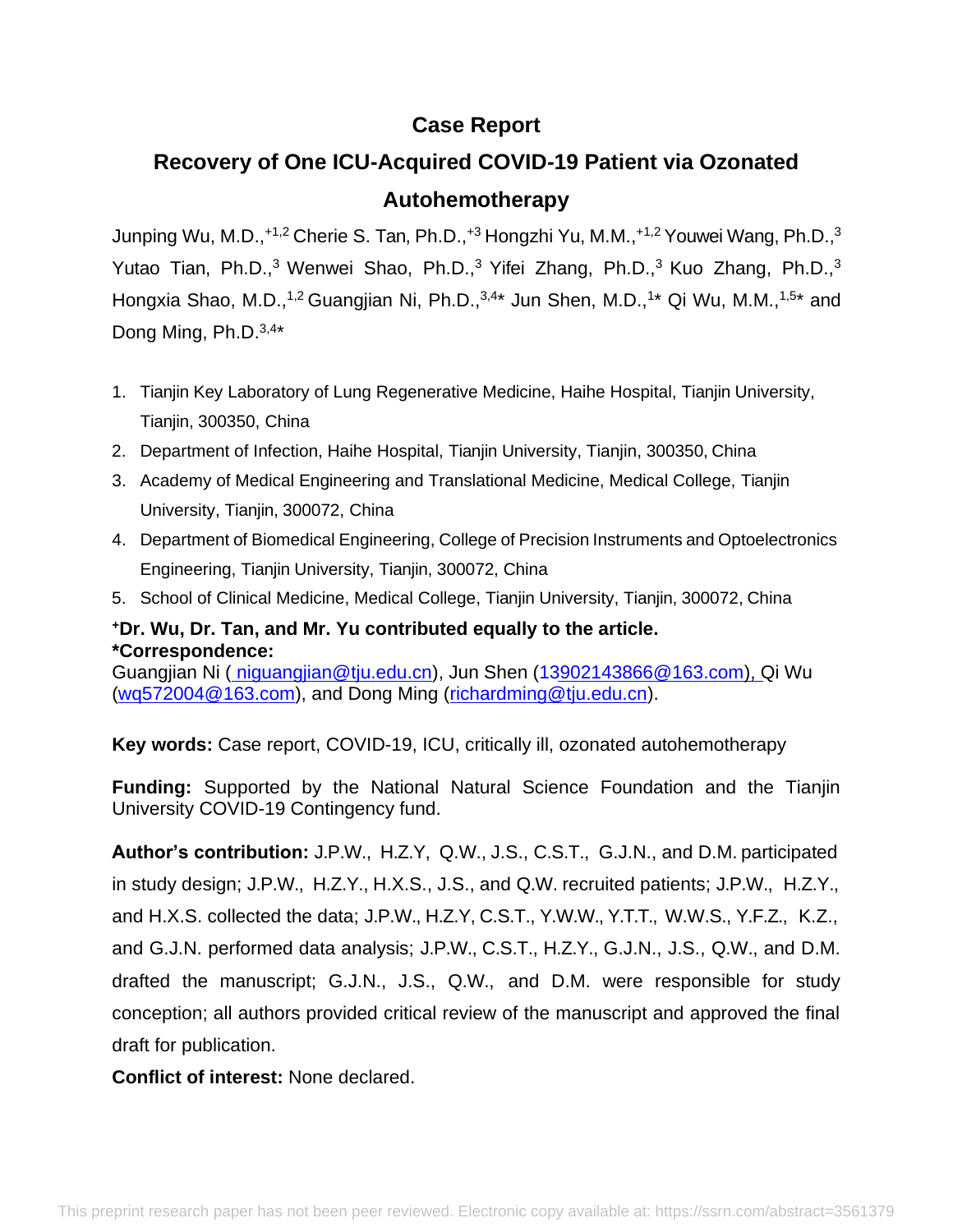# **Abstract**

The rapid spread of COVID-19 results in a pandemic throughout the world, however, there are currently no specific treatments available. We report the first case of ozonated autohemotherapy for a critically ill patient with COVID-19. The patient was diagnosed with severe acute respiratory distress syndrome (ARDS) and life-threatening refractory hypoxemia within 72 hours of the intensive-care unit (ICU) admission. To improve the oxygen delivery, the ozonated autohemotherapy was performed with 40 µg/ml of ozone in 100 ml of blood for 5 days on this patient, who then recovered from ARDS uneventfully and discharged from hospital after viral clearance. This case suggests ozonated autohemotherapy might be an alternative non-invasive medical treatment for critically ill COVID-19 patients.

# **Introduction**

A coronavirus disease 2019, COVID-19, an enveloped RNA betacoronavirus,<sup>1</sup> is distributed globally since December 2019. As of March 22, 2020, more than 267,000 cases of COVID-19 had been reported to World Health Organization (WHO), from 184 countries and territories.<sup>2</sup> The WHO documented 81,416 confirmed cases in China, including 3,261 people have lost their lives; outside China, there were 185,597 infections and 7,940 deaths.<sup>2</sup> Patients with COVID-19, who might develop ARDS as short as 2 days after hospital admission,<sup>1</sup> have a high likelihood resulting in multiple organ failure and death. Urgent and efficient intervention for refractory hypoxemia and ARDS can improve both survival rate and outcomes after discharge from hospitals. However, at the moment, there is no anti-viral medicines, vaccines or specific clinical treatments for COVID-19. For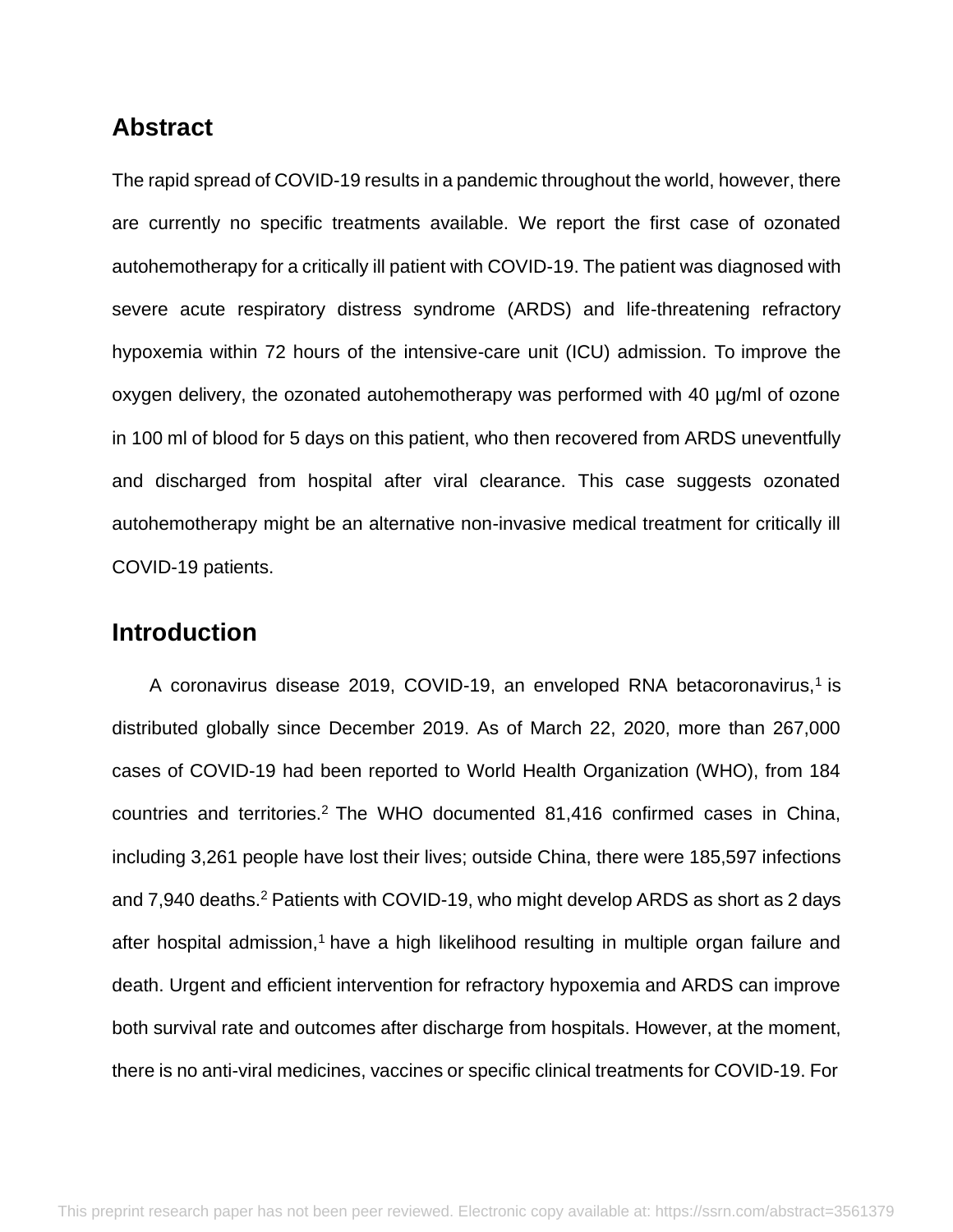improving oxygen delivery, currently, there are two rescue strategies for COVID-19 patients with ARDS and severe refractory hypoxemia, either invasive mechanical ventilation or extracorporeal membrane oxygenation (ECMO), according to "Chinese Clinical Guidance for COVID-19 Pneumonia Diagnosis and Treatment, the 7<sup>th</sup> version" by National Health Commission of the People's Republic of China.<sup>3</sup>

Ozone therapy has been reported to improve blood flow and tissue oxygenation to vital organs, $4-7$  and also appears to stimulate the innate immune system by inducing the activation of nuclear factor activated T-cells.7,8 Early studies on severe acute respirator syndrome coronavirus (SARS-CoV) and Middle East respiratory syndrome coronavirus (MERS-CoV) had shown that increased amounts of proinflammatory cytokines and extensive lung damage in both SARS-CoV and MERS-CoV patients;<sup>9,10</sup> these findings indicate that ozone therapy might be a new strategy to treat betacoronaviruses infected patients. Ozonated autohemotherapy is a recommended route of administration,  $11$  in which patient's blood was withdrawn and then ozonated to return the patient. With this in mind, we present a case of critically ill ICU-acquired COVID-19 patient for whom an ozonated autohemotherapy was designed and implemented by a multidisciplinary team.

### **Case Report**

A 56-year-old male was admitted to Tianjin University Haihe Hospital, Tianjin China, on February 11, with a 3-day history of subjective fever. The patient's illness had begun on February 8, 2020, with a fever about 38 °C (measured by the patient using a fever thermometer at home), but without any other coexisting conditions, such as cough, sputum, headache, fatigue, chills, sore throat, stuffy nose, runny nose, wheezing, shortness of breath, nausea, vomiting, abdominal pain, or diarrhea. After taking Paracetamol for three days without any improvement, on February 10, 2020, the patient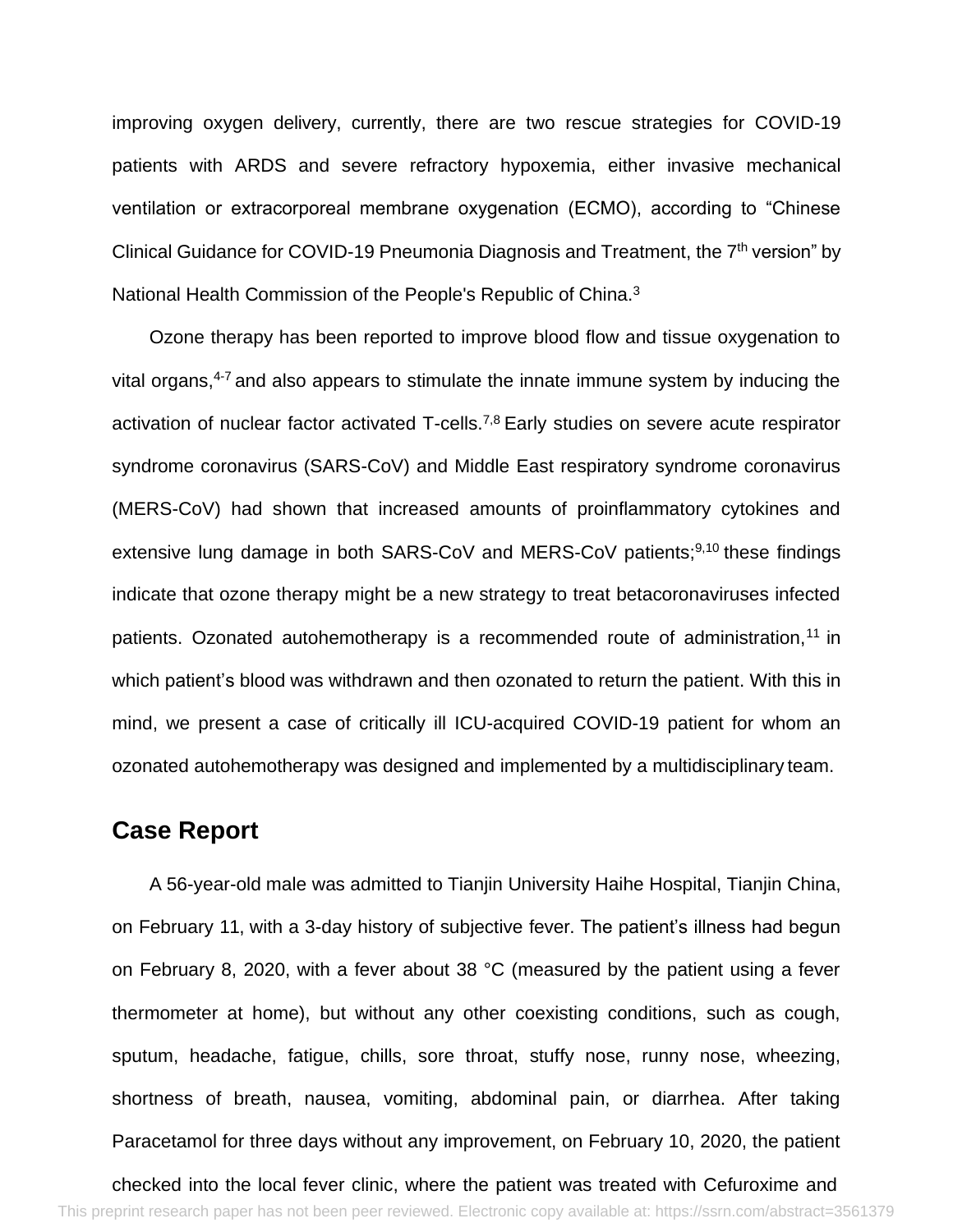Acetaminophen and oropharyngeal swab specimens were collected. After the Tianjin CDC confirmed that the patient's oropharyngeal swabs tested positive for COVID-19 by RT-PCR assay, the patient was transferred to Tianjin University Haihe Hospital, the designated hospital for COVID-19 patients in Tianjin. On admission, the patient reported he had no medical or drinking history, but he had been smoking for 30 years, with 20-40 sticks per day.

On February 11, 2020, illness day 4, on admission at Tianjin University Haihe hospital, the patient had a body temperature of 37.7 ℃, pulse of 88 beats per minute, respiratory rate of 22 breaths per minute, blood pressure of 129/79 mmHg, and BMI of 22.4. Oxygen saturation was 94 percent while he was breathing ambient air. Besides body temperature, the remainder of physical examinations was remarkable. However, his laboratory results showed the P/F ratio of 340, and the elevated expressions of C-reactive protein and IL-6 were more one order of magnitude above normal physiological concentrations (Table 1). Patient's chest CT showed multiple bilateral ground-glass opacities, and the global CT lung severity score was 6 out of 20 (Figure 1). For symptom management, the patient received supportive treatments, consisting of lopinavir/ritonavir (400/100mg twice a day orally) and interferon-alpha (IFN-α) by inhalation twice a day (5000 kU in 2 ml of sterile water) as antiretroviral therapy.

On February 12, 2020, illness day 5, the patient's symptoms worsened, and his body temperature rose to 39.5℃ with dyspnea. His oxygen saturation value decreased to 80% during bed rest, while ABG analysis showed P/F ratio dropped to 194, indicating severe refractory hypoxemia. Given the changing clinical presentation, high-flow nasal cannula (HFNC) oxygen therapy was initiated, meanwhile the patient received intravenous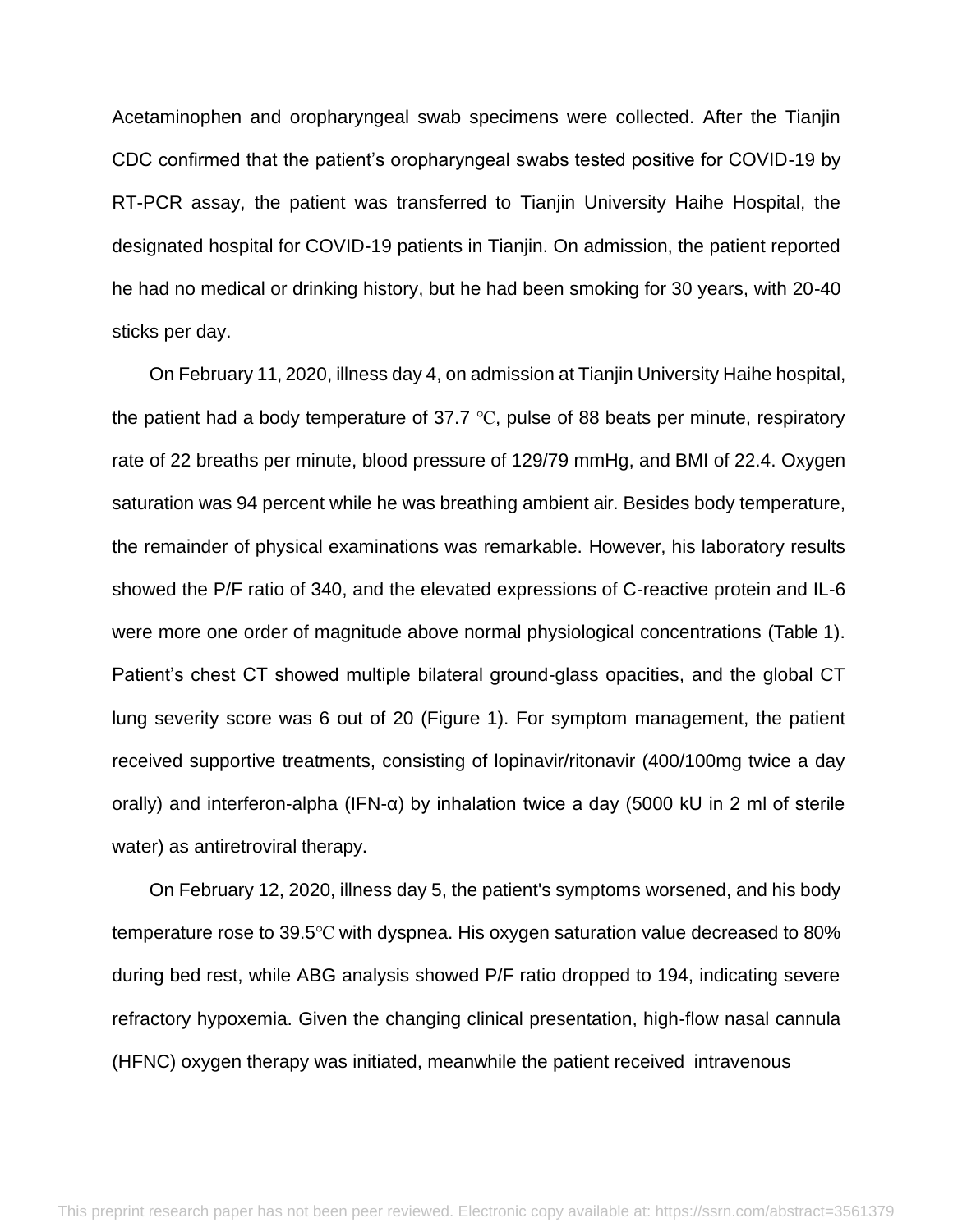methylprednisolone (40 mg/day) and antibiotic agent cefperazone-sulbactam (3×3 g/day). On February 15, 2020, illness day 8, the chest CT showed that bilateral groundglass opacities were increased and a small amount of bilateral pleural effusion in the peripheral lung, resulting in a 17/20 global CT lung severity score (Figure 1). Considering the patient's condition deteriorated progressively and the severity of COVID-19, the patient was admitted to ICU on February 16, 2020, while continued to be treated with allopathic medicine.

On February 19, 2020, illness day 12, the patient's chest CT showed that bilateral ground-glass opacities of lung fields were significantly increased with thickening of the bronchovascular bundles and pleural effusion, and the global CT lung severity score was 20/20 (Figure 1). The patient's condition deteriorated rapidly with development of ARDS and severe refractory hypoxemia, so in this case, the institutional review board approved the treatment of ozonated autohemotherapy on this patient. February 20, 2020, illness day 13, before the therapy, the patient's oxygen saturation value maintained between 93- 96% with HFNC therapy (O<sub>2</sub>: 60 liter/min, FiO<sub>2</sub>: 85%); the lowest oxygen saturation was about 75% after the patient genteelly moved on the bed. While resting, the ABG analysis showed P/F ratio was 80 mmHg.

The ozonated autohemotherapy was initiated with an  $O<sub>3</sub>$  concentration equal to 40 µg/ml in 100 ml of blood. While 10 minutes after the ozonated autohemotherapy was initiated, the P/F ratio increased to 192 mmHg. In the next two hours after the infusion completed, the oxygen concentration of HFNC gradually decreased from 93% to 80% and the P/F ratio dropped to 118 mmHg, while the patient's oxygen saturation remained in the range of 98-100%. Nine hours after the ozonated autohemotherapy, the P/F ratio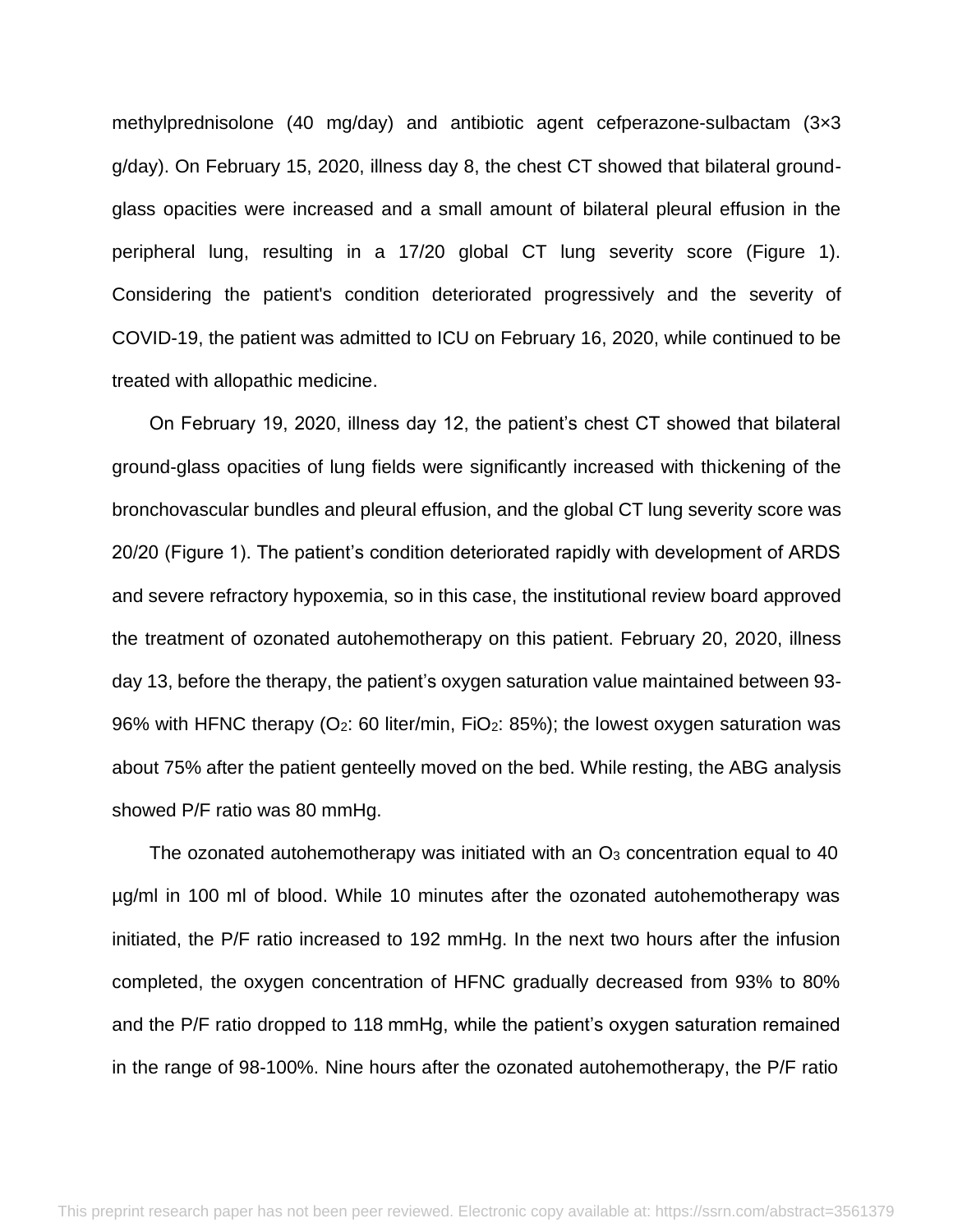was 106 mmHg, and the patient felt a significant improvement of respiratory function. The patient was treated with the ozonated autohemotherapy for another four consecutive days, twice a day. After the 5-day therapy, the patient's overall condition had stabilized, so on February 26, illness day 19, the patient was transferred from ICU to the COVID-19 general ward. The oxygen supplementation was gradually switched from HFNC to nasal catheter oxygen inhalation after 10 days, meanwhile the P/F ratio by ABG analysis improved incrementally. On March 1, 2020, illness day 23, the patient's oropharyngeal and sputum specimens turned negative for COVID-19. However, the patient's stool specimen was still positive until March 9, 2020, illness day 31 (Figure 2), when CT image also indicated the most exudation was absorbed and a global CT lung severity score was 6/20 (Figure 1). On March 11, 2020, after 32 days of illness, the patient was discharged from hospital. The summary of the patient's physical examinations, symptoms and results of RT-PCR testing for the COVID-19 are shown in Figure 2.

# **Methods**

#### *Specimen collection and diagnosis for COVID-19*

Clinical specimens for COVID-19 diagnostic testing were obtained in accordance with WHO guidelines and the protocol established by Chinese Center for Disease Control and Prevention (China CDC).<sup>12,13</sup> Oropharyngeal swab specimens were collected with two synthetic fiber swabs; each swab was inserted into a separate sterile tube containing 2 to 3 ml of viral transport medium. Sputum was collected in a separate sterile 50 ml tube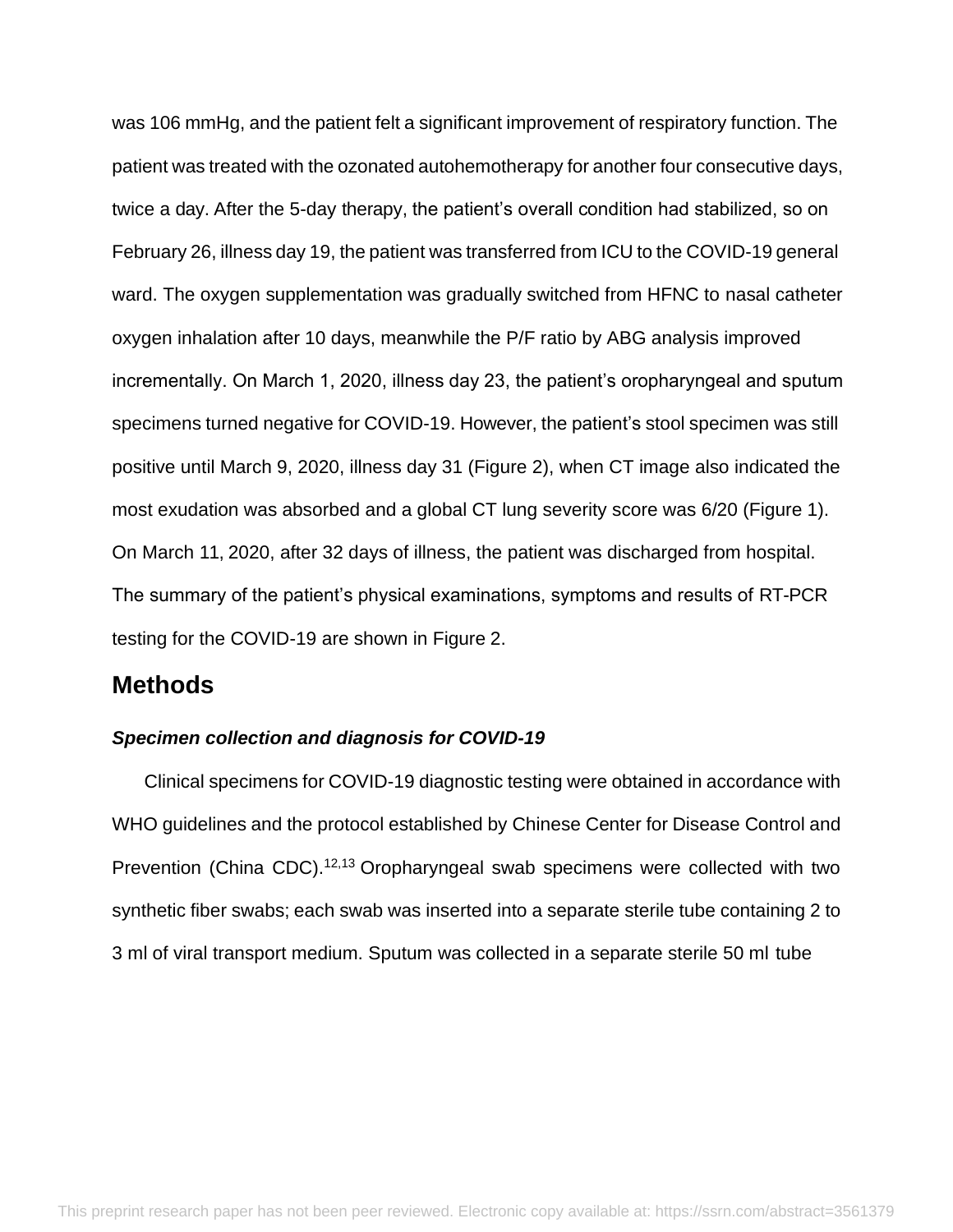containing 3 ml of viral transport medium. The stool specimens were each collected in a sterile 15 ml container with 3 to 5 ml of viral transport medium. Specimens were stored at 4°C until ready for shipment to the Tianjin CDC within 2 hours. Specimens for COVID-19 testing were collected on illness days 3, 11, 13, 18, 22, 23, 24, 25, 28, 30 and 31 included oropharyngeal swabs, sputum, and stool samples. The presence of COVID-19 in clinical specimen was tested by a real-time reverse-transcription-polymerase-chain-reaction (RT-PCR) assay at Tianjin CDC, and the primers and probes are available on the China CDC Laboratory Information website.<sup>13</sup>

#### *Laboratory evaluations*

Laboratory assessments consisted of a complete blood count, blood chemical analysis, and measures of absolute lymphocyte count, D-dimer, C-reactive protein, and interleukin-6 (IL-6). In this work, arterial blood gas (ABG) analysis measures a ratio of the partial pressure of arterial oxygen (PaO<sub>2</sub>) to the fraction of inspired oxygen (FiO<sub>2</sub>). A PaO<sub>2</sub>/FiO<sub>2</sub> (P/F) ratio in the range of 200-300 indicates abnormal gas exchange, and a P/F ratio of 200 or less indicates severe hypoxemia and ARDS.<sup>14</sup>

Computed tomography (CT) was performed on illness days 4, 8, 12, and 31. Two board-certificated chest radiologists worked independently, between whom a consensus diagnosis was made. The extent of involvement of each abnormality was assessed independently for each lung lobe using a 5-scale (1: <25%; 2: 25-49%; 3: 50-74%; 4: 75- 99%; 5: 100%). The sum of the detailed scores of the five lung lobes led to the determination of a global CT lung severity score (maximum, 20).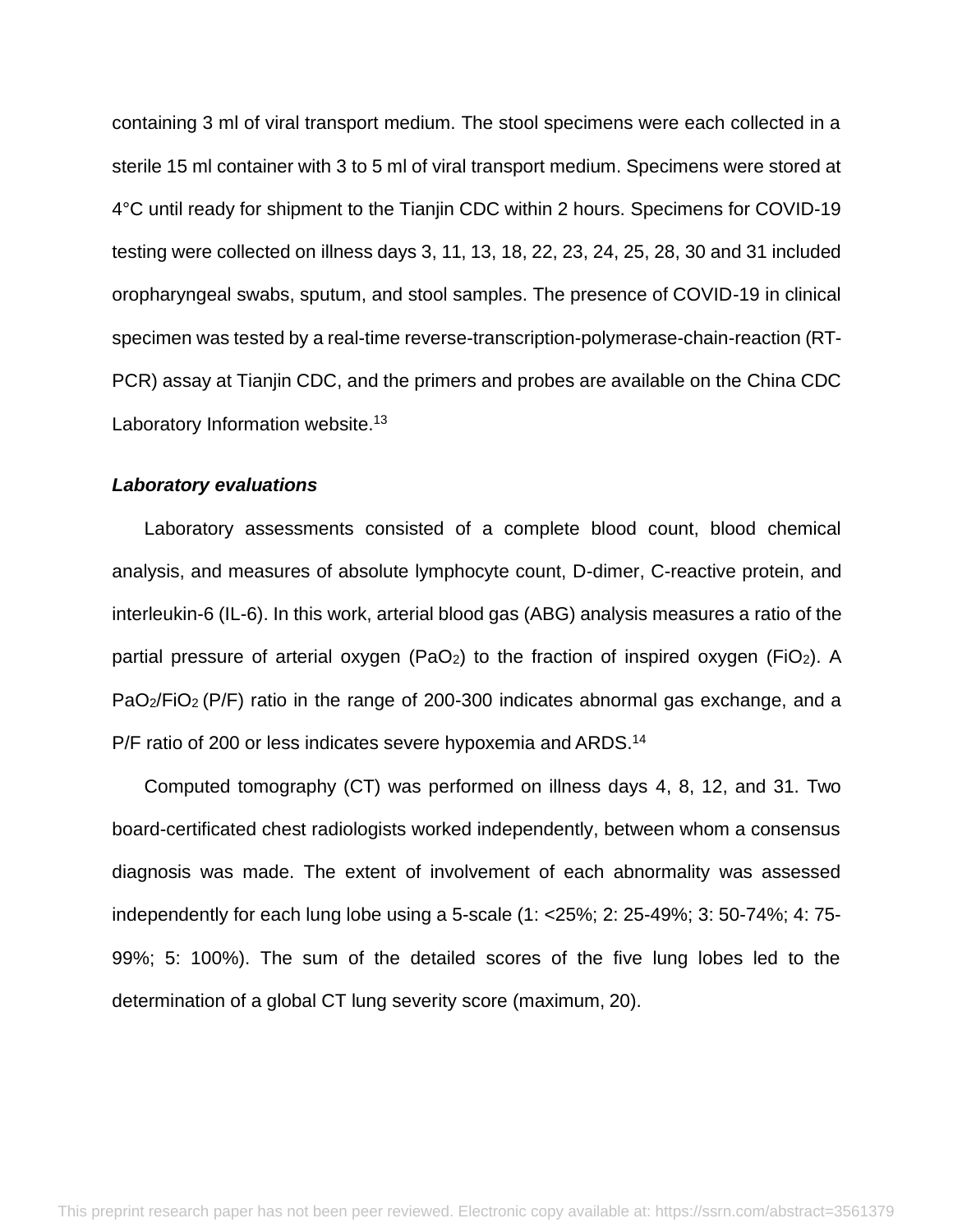#### *Ozonated autohemotherapy*

This clinical protocol was approved as a complementary therapy by the institutional review board of Tianjin University Haihe Hospital on February 16, 2020, while the patient would continue to be treated with allopathic medicine. The patient was an adult recruited from COVID-19 specified ICU at Haihe hospital, and signed an informed consent about medical ozonated autohemotherapy on February 20, 2020.

The ozonated autohemotherapy was performed in form of intravenous infusion of ozonated blood. The protocol consisted of the drowning 100 ml of whole blood from patient's antecubital vein into a standard plastic disposable blood collection bag containing the anticoagulant solution (25ml). The blood was then mixed with 100 ml of  $O<sub>2</sub>/O<sub>3</sub>$ , with an  $O<sub>3</sub>$  concentration at 40  $\mu$ g/ml by Kastner- Praxisbedarf Ozomed<sup>®</sup> Universal. The ozonized blood was then slowly re-infused into the same vein at 40 gtt/min or less during the first 5-minute infusion, and the infusion rate might increase up to 60~100 gtt/min depending on the patient response.

### **Results**

#### *Specimen testing for COVID-19*

The initial oropharyngeal swabs obtained from this patient on day 3 of his illness were positive for COVID-19 (Figure 2). The oropharyngeal specimens obtained on illness days 11, 13, 18 and 22 were tested positive, which turned negative on illness day 23. Sputum specimens obtained on illness days 23, 24 and 25 were all negative. However, the stool specimens obtained on illness days 28 and 30 were tested positive. On illness day 31, March 9, 2020, the stool specimen was tested negative for COVID-19.

#### *Discussion*

An emerging outbreak of human infections with COVID-19 virus began in December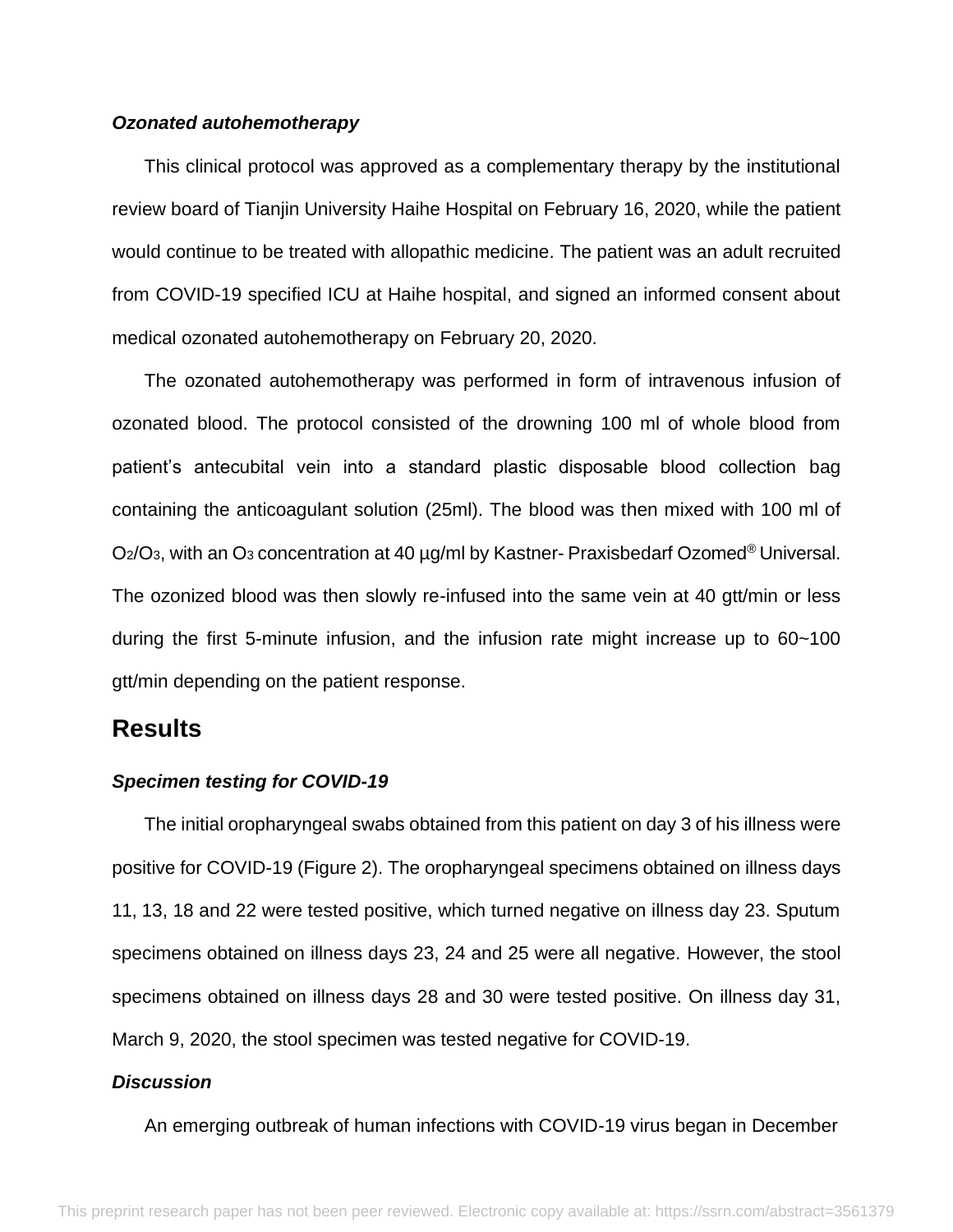2019, and the full spectrum of this infectious disease is not yet fully understood. After admission, even though our case patient was administered with empirical antibiotic and antiviral treatments for 5 days, there was a progressive decline of lymphocytes, and significant increases in inflammatory biomarkers and D-dimer (Table 1). Our case patient's clinical features had suggested a high likelihood of occurrence of a cytokine storm and a risk of developing ARDS associated with poor prognosis, based on the reported clinical features of COVID-19 patients.<sup>1</sup>This patient did develop ARDS with severe refractory hypoxemia at day 9 of hospitalization, while the patient was treated with recommended antiretroviral therapy, antibiotic medicines and HFNC oxygen supplementation. Since the patient's chest CT ground-glass opacities and consolidation abnormalities achieved the worst global CT score 20/20, the priority treatment of this patient was to restore sufficient arterial oxygen content and to prevent multiple organ failure.

Typical lung protective ventilation strategies, invasive mechanical ventilation and ECMO, are highly invasive, special ventilator required, high risks for developing complications, and also extend the length of hospital stays. There is another option of improving oxygen delivery to correct hypoxemia, ozonated autohemotherapy, which is practiced in many countries in recent years. Noteworthy, there are multiple clinical trials described the effectiveness of ozonated autohemotherapy to promote the generation of anti-oxidative species as of a mild oxidative stress,<sup>15</sup> to decrease the production of the proinflammatory cytokine IL-6,<sup>16</sup> and to improve tissue oxygenation.<sup>4</sup> Combining ozonated autohemotherapy with antiretroviral therapy in a case of our severe ARDS patient with COVID-19 indeed provided essential oxygen content in blood as the P/F ratio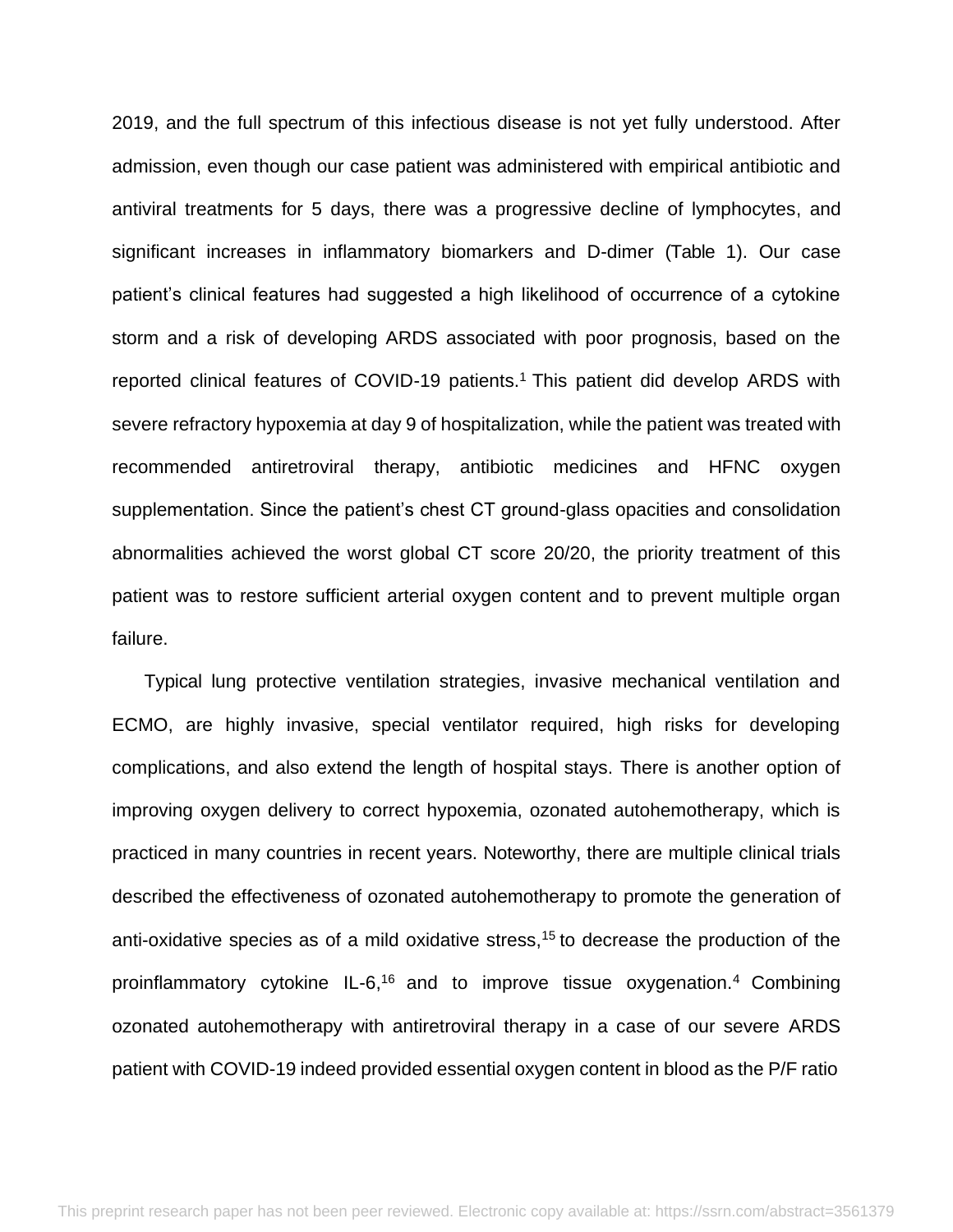increased from 80 mmHg to 192 mmHg during the treatment. After five-day ozonated autohemotherapy (9 treatments in total), significant clinic improvement was achieved in our case severe COVID-19 patient, which might result from the ozone-stimulated innate immune system.

To our knowledge, this is the first successful use of ozonated autohemotherapy to treat a critically ill COVID-19 patient. Even though the exact mechanism of ozonated autohemotherapy for this case is less well characterized, ameliorating inflammation and tissue damage should play critical roles.<sup>17,18</sup> Without any clinical approved vaccine, medicine or treatment, ozonated autohemotherapy might be a worthy candidate as a clinical therapy for COVID-19 patients with refractory hypoxemia. Furthermore, ozonated autohemotherapy is not only a safe procedure without reperfusion damages, but also a much more economical and practical treatment, which might benefit the COVID-19 patients globally.

**Acknowledgment:** We thank the patient; the clinical staffs who provide the care for the patient; Prof Antonio Galoforo (University of Pavia, Italy), Dr. Kemei Shi and Ms. Jie Han (Second Affiliated Hospital of Tianjin Medical University) for their helpful discussion.

### **References**

1. Huang C, Wang Y, Li X, et al. Clinical features of patients infected with 2019 novel coronavirus in Wuhan, China. The Lancet 2020;395:497-506.

2.World Health Organization. Novel Coronavirus (COVID-19) Situation. 2020 (Accessed March 22, 2020, at https://experience.arcgis.com/experience/685d0ace521648f8a5beeeee1b9125cd)

3. National Health Commission of the People's Republic of China. Chinese Clinical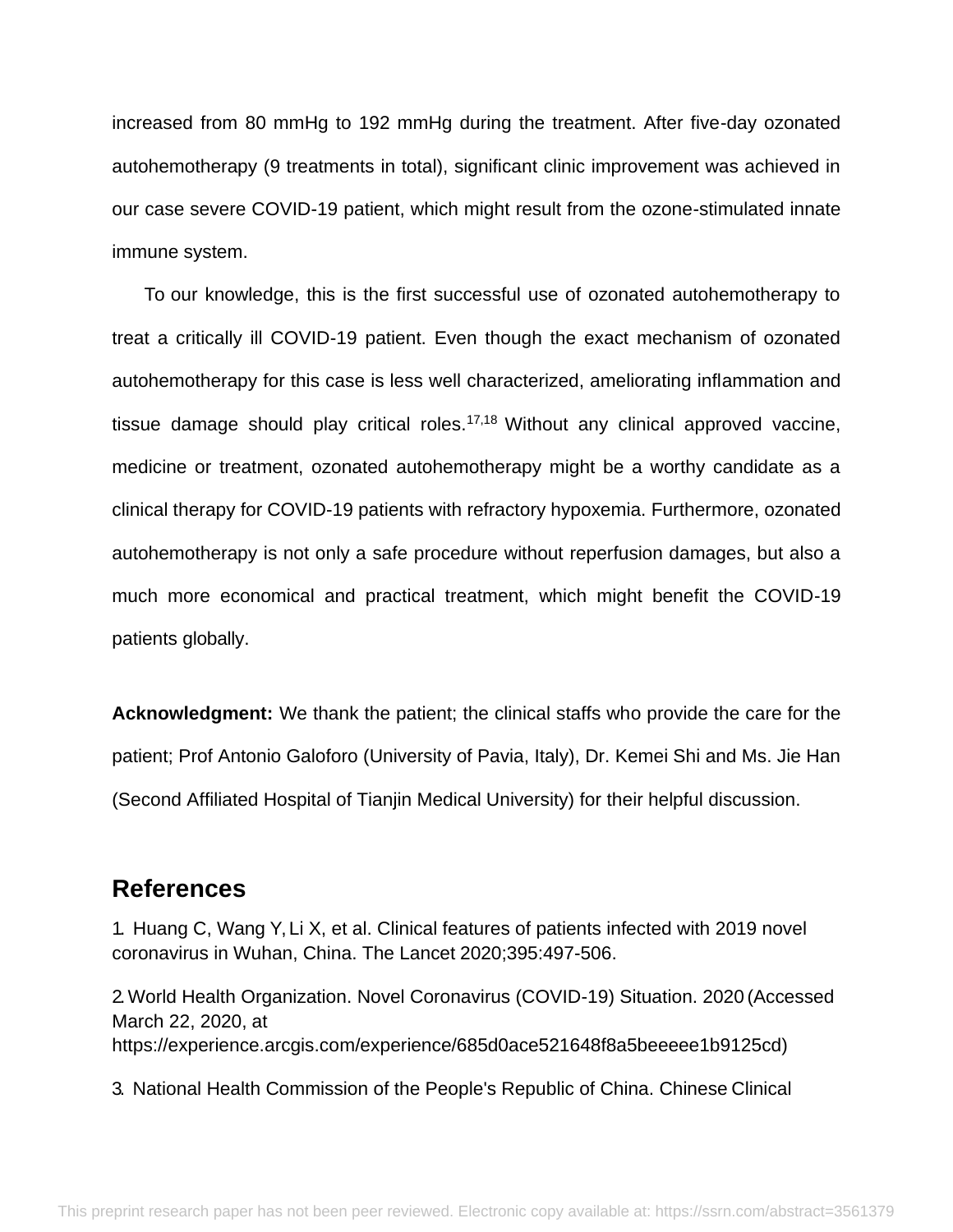Guidance for COVID-19 Pneumonia Diagnosis and Treatment. Revised version of the 7 th edition. 2020( Accessed March 5, 2020, at [http://www.chinacdc.cn/jkzt/crb/zl/szkb\\_11803/jszl\\_11815/202003/W0202003054566214](http://www.chinacdc.cn/jkzt/crb/zl/szkb_11803/jszl_11815/202003/W0202003054566214) 60977.pdf.)

4. Zaky S, Fouad EA, Kotb HIM. The effect of rectal ozone on the portal vein oxygenation and pharmacokinetics of propranolol in liver cirrhosis (a preliminary human study). Brit J Clin Pharmaco 2011;71(3):411-415.

5. Larini A, Bocci V. Effects of ozone on isolated peripheral blood mononuclear cells. Toxicology in Vitro 2005;19:55-61.

6. Bocci V, Borrelli E, Travagli V, et al. The ozone paradox: Ozone is a strong oxidant as well as a medical drug. Med Res Rev 2009;29(4):646-682.

7. Scassellati C, Ciani M, Galoforo AC, et al. Molecular mechanisms in cognitive frailty: potential therapeutic targets for oxygen-ozone treatment. Mech Ageing Dev. DOI: 10.1016/j.mad.2020.111210.

8. Delgado-Roche L, Riera-Romo M, Mesta F, et al. Medical ozone promotes Nrf2 phosphorylation reducing oxidative stress and pro-inflammatory cytokines in multiple sclerosis patients. European Journal of Pharmacology 2017;811:148-154.

9. Wong CK, Lam CWK, Wu AKL, et al. Plasma inflammatory cytokines and chemokines in severe acute respiratory syndrome. Clin Exp Immunol 2004;136:95-103.

10. Mahallawi WH, Khabour OF, Zhang Q, et al. MERS-CoV infection in humans is associated with a pro-inflammatory Th1 and Th17 cytokine profile. Cytokine 2018;104:8- 13.

11. International Scientific Committee of Ozone Therapy Official Website. Madrid Declaration on Ozonetherapy (2nd Edition, 2015) (Accessed February 10, 2020, https://isco3.org/madrid-declaration-2nd-edition/).

12. Coronavirus disease (COVID-19) technical guidance: laboratory testing for 2019 nCoV in humans (Accessed January 21, 2020, at https:/[/www.who.int/emergencies/diseases/novel-coronavirus-2019/technical](http://www.who.int/emergencies/diseases/novel-coronavirus-2019/technical-)guidance/laboratory-guidance.)

13. Chinese Clinical Guidance for COVID-19 Pneumonia Diagnosis and Treatment (2nd ed.) (In Chinese). 2020, (Accessed January 25, 2020 a[t](http://www.chinacdc.cn/jkzt/crb/zl/szkb_11803) [http://www.chinacdc.cn/jkzt/crb/zl/szkb\\_11803](http://www.chinacdc.cn/jkzt/crb/zl/szkb_11803) /jszl\_11815/202001/t20200123\_211379.html.)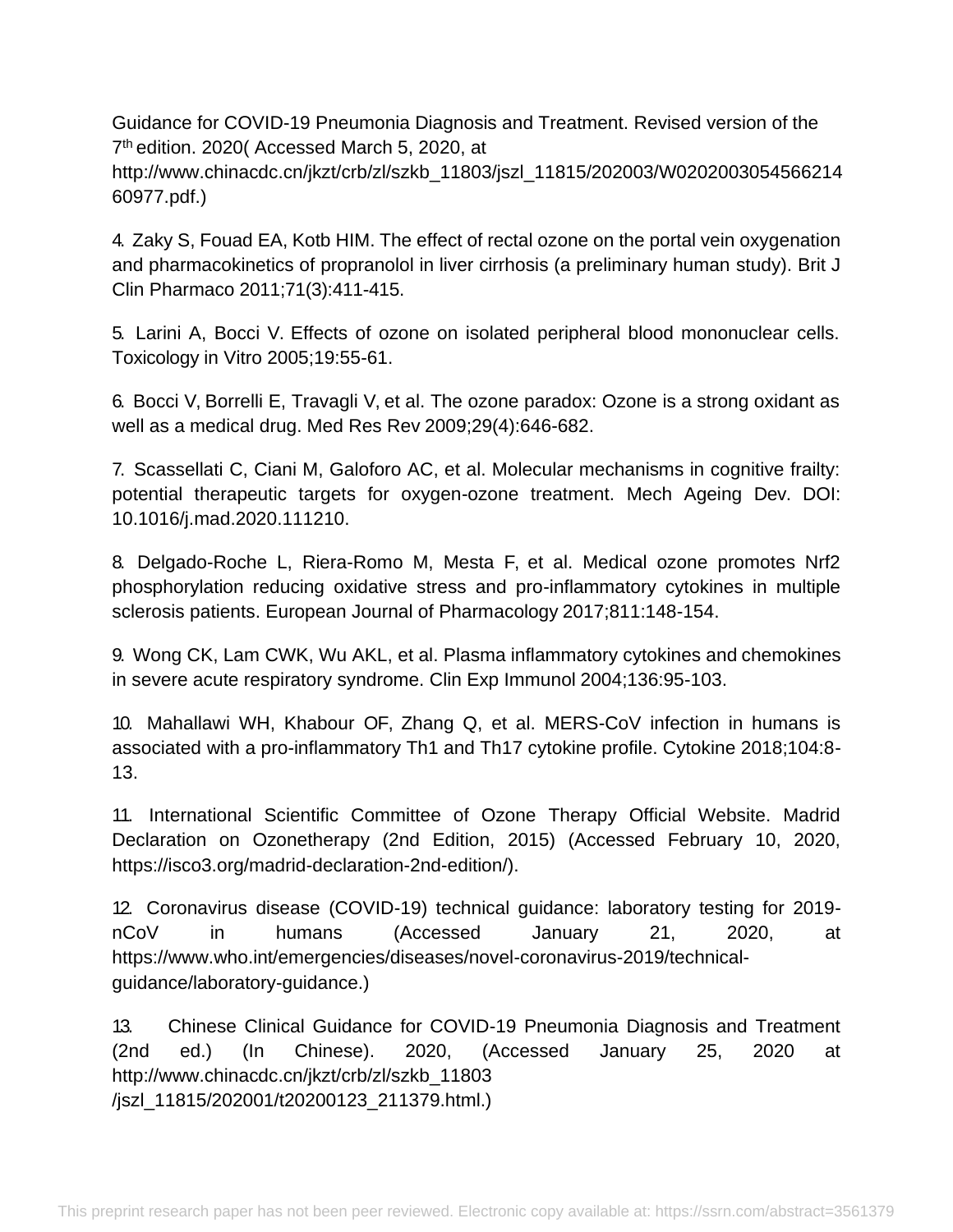14. Wemple M, Benditt JO. CHAPTER 144 Oxygen Therapy and Toxicity. Fishman's Pulmonary Diseases and Disorders, 5th Edition: Annals of the American Thoracic Society; 2015:2224.

15. Sagai M, Bocci V. Mechanisms of Action Involved in Ozone Therapy: Is healing induced via a mild oxidative stress? Medical Gas Res DOI: 10.1186/2045-9912-1-29.

16. Chang J, Lu H, Chang Y, Wang D. Ameliorative effect of ozone on cytokine production in mice injected with human rheumatoid arthritis synovial fibroblast cells. Rheumatol Int 2005;26:142-151.

17. Wei A, Feng H, Jia XM, et al. Ozone therapy ameliorates inflammation and endometrial injury in rats with pelvic inflammatory disease. Biomed&Pharmacother 2018;107:1418-1425.

18. Chen Z, Liu X, Yu G, et al. Ozone therapy ameliorates tubulointerstitial inflammation by regulating TLR4 in adenine-induced CKD rats. Renal Failure 2016;38(5):822-830.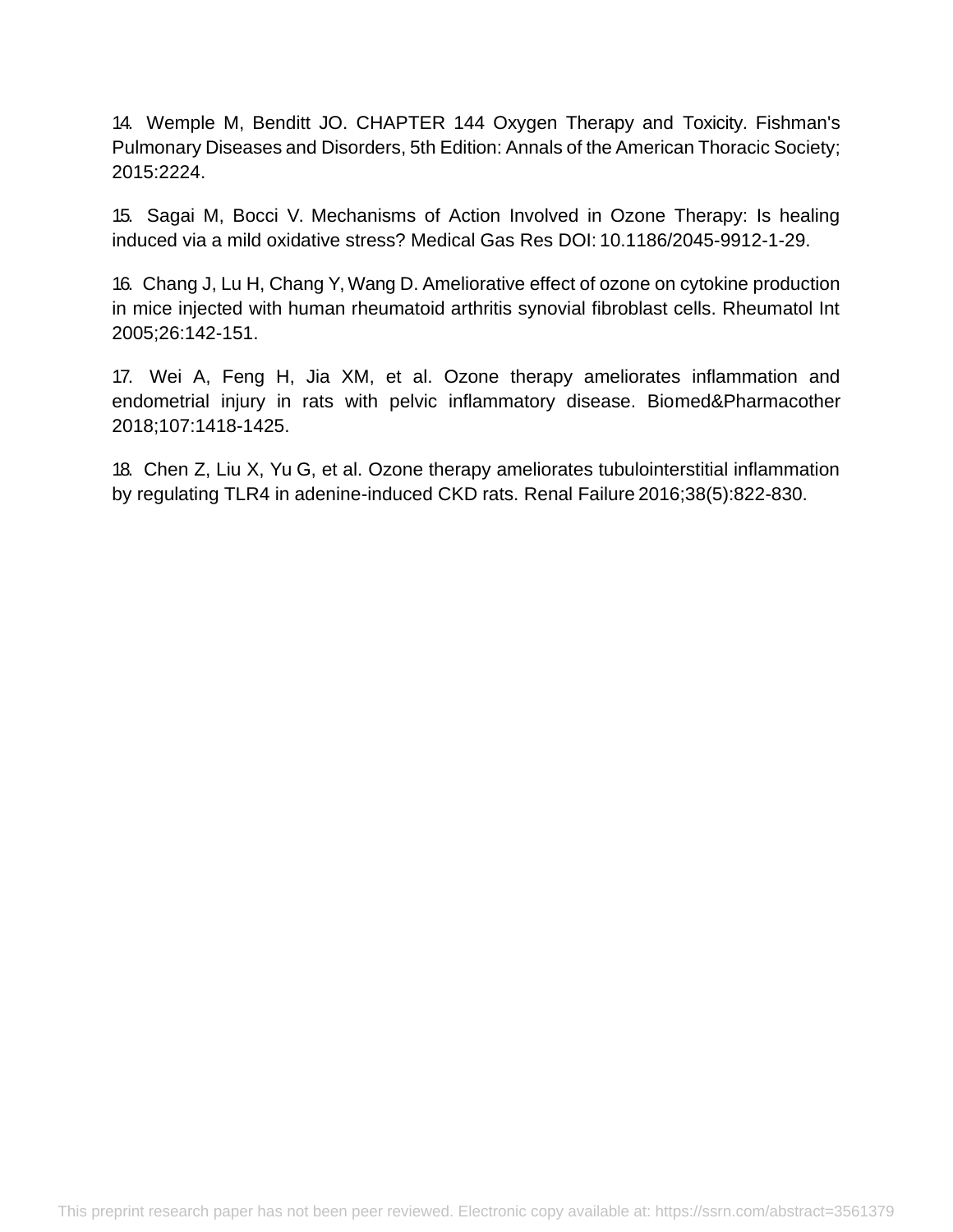

Figure 1. The computed tomography (CT) images for our case patient, which were performed on February 11 (illness day 4), February 15 (illness day 8), February 19 (illness day 12) and March 9 (illness day 31), respectively. On February 15, 2020, illness day 8, note the new foci of bilateral ground-glass opacities and the irregular patchy consolidation along the bronchovascular bundles, and also the appearance of a small amount of pleural effusion. On February 19, 2020, illness day 12, CT images show further enlarged and increased density of ground-glass opacities, consolidation, and pleural effusions. On March 9, 2020, illness day 31, the chest CT images demonstrate the extent and intensity of lesions are significantly reduced.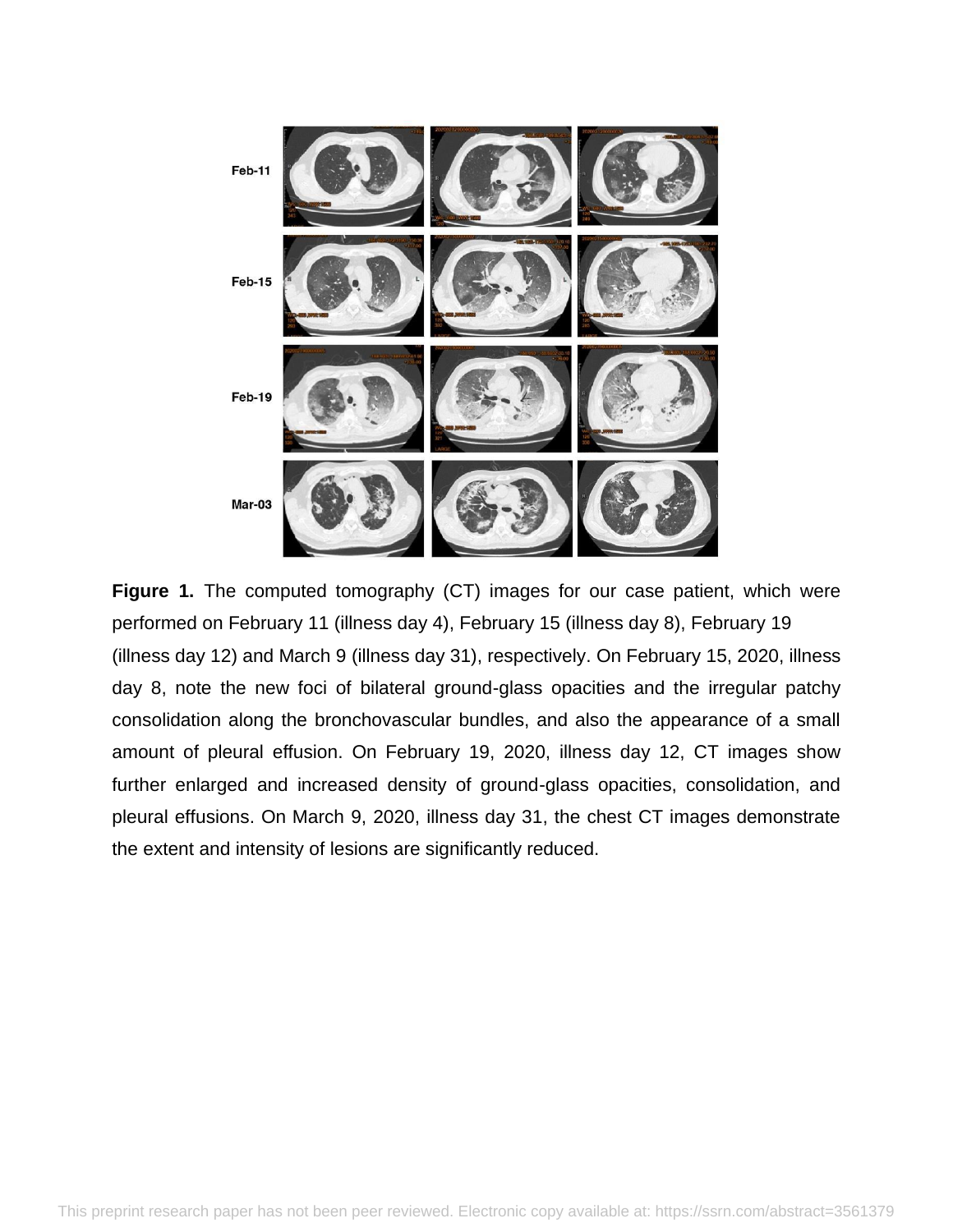

**Figure 2.** The summary of the patient's physical examination, symptoms and results of RT-PCR testing for COVID-19. Between February 8 and 10, 2020, the body temperature was measured by the patient using a fever thermometer at home, and the maximum was reported at 38.6 °C. The physical examinations were performed four times in the listed days, and the worst outcomes were shown. The red and blue lines represent the illness days, when the patient was in the ICU and treated with the ozonated autohemotherapy, respectively. According to Day of Illness and Day of Hospitalization, February 8 to March 11, 2020.